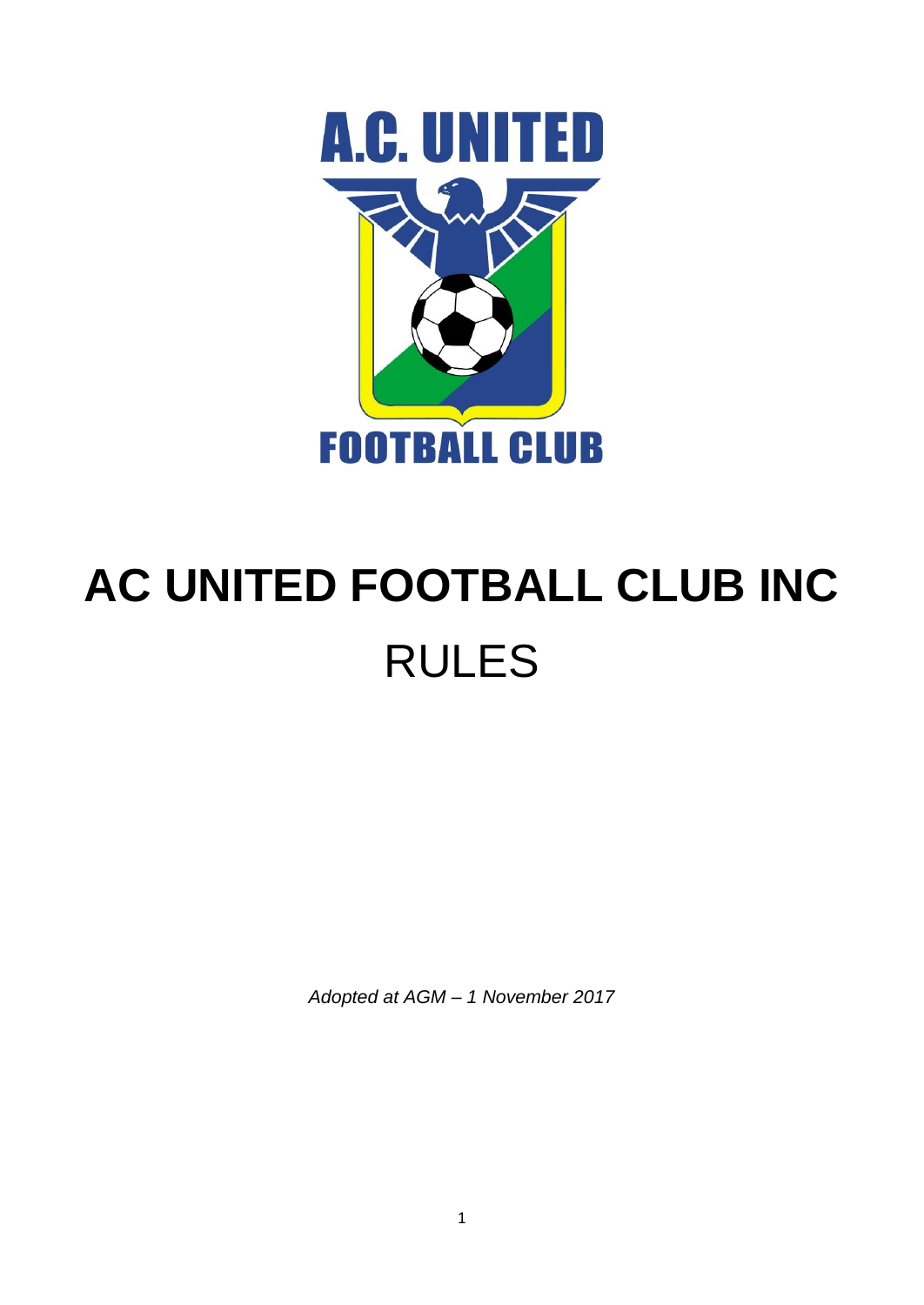## **AC UNITED FOOTBALL CLUB INC RULES** TABLE OF CONTENTS

| <b>NAME</b>                                                 | 3                       |
|-------------------------------------------------------------|-------------------------|
| <b>DEFINITIONS</b>                                          | $\overline{\mathbf{3}}$ |
| <b>OBJECTIVES</b>                                           | 4                       |
| <b>CLUB COLOURS AND EMBLEM</b>                              | 4                       |
| <b>MEMBERSHIP – GENERAL</b>                                 | $\boldsymbol{4}$        |
| <b>ORDINARY MEMBER</b>                                      | 4                       |
| <b>LIFE MEMBER</b>                                          | 5                       |
| <b>HONORARY MEMBERS AND PATRON</b>                          | 5                       |
| <b>NOMINATION FOR MEMBERSHIP</b>                            | 5                       |
| <b>WHEN MEMBERSHIP ENDS</b>                                 |                         |
|                                                             | 6                       |
| <b>MEMBERSHIP ENTITLEMENTS NOT TRANSFERABLE</b>             | 6                       |
| <b>REGISTER OF MEMBERS</b>                                  | 6                       |
| <b>FEES, SUBSCRIPTIONS, ETC</b>                             | 6                       |
| <b>MEMBERS' LIABILITIES</b>                                 | 6                       |
| <b>DISCIPLINING OF MEMBERS</b>                              | $\overline{7}$          |
| <b>RIGHT OF APPEAL OF DISCIPLINED MEMBER</b>                | $\overline{7}$          |
| <b>MANAGEMENT COMMITTEE</b>                                 | $\overline{7}$          |
| <b>CONSTITUTION AND MEMBERSHIP</b>                          | $\overline{7}$          |
| <b>ELECTION OF COMMITTEE MEMBERS</b>                        | 8                       |
| <b>CASUAL VACANCIES</b>                                     | 8                       |
| <b>REMOVAL OF COMMITTEE MEMBER</b>                          | 8                       |
| <b>MEETINGS AND QUORUM</b>                                  | 8                       |
| <b>DELEGATION BY MANAGEMENT COMMITTEE TO SUB-COMMITTEE</b>  | 9                       |
| <b>EXECUTIVE COMMITTEE</b>                                  | 9                       |
| <b>VOTING AND DECISIONS</b>                                 | 9                       |
| <b>ANNUAL GENERAL MEETINGS - HOLDING OF</b>                 | 10                      |
| <b>ANNUAL GENERAL MEETINGS – CALLING OF AND BUSINESS AT</b> | 10                      |
|                                                             |                         |
| <b>SPECIAL GENERAL MEETINGS - CALLING OF</b>                | 10                      |
| <b>GENERAL MEETING - NOTICE</b>                             | 10                      |
| <b>GENERAL MEETING - PROCEDURE</b>                          | 11                      |
| <b>GENERAL MEETING - PRESIDING MEMBER</b>                   | 11                      |
| <b>GENERAL MEETING - ADJOURNMENT</b>                        | 11                      |
| <b>GENERAL MEETING - MAKING OF DECISIONS</b>                | 11                      |
| <b>GENERAL MEETING - SPECIAL RESOLUTION</b>                 | 11                      |
| <b>GENERAL MEETING - VOTING</b>                             | 12                      |
| <b>DISCLOSURE OF INTERESTS AND INCAPACITY</b>               | 12                      |
| <b>FUNDS - SOURCE</b>                                       | 12                      |
| <b>CUSTODY OF BOOKS</b>                                     | 12                      |
| <b>INSPECTION OF BOOKS</b>                                  | 12                      |
| <b>INSURANCE</b>                                            | 12                      |
| <b>ALTERATION OF OBJECTS AND RULES</b>                      | 12                      |
| <b>SERVICE OF NOTICES</b>                                   | 13                      |
| <b>SEVERANCE</b>                                            | 13                      |
| <b>MODEL RULES</b>                                          | 13                      |
|                                                             |                         |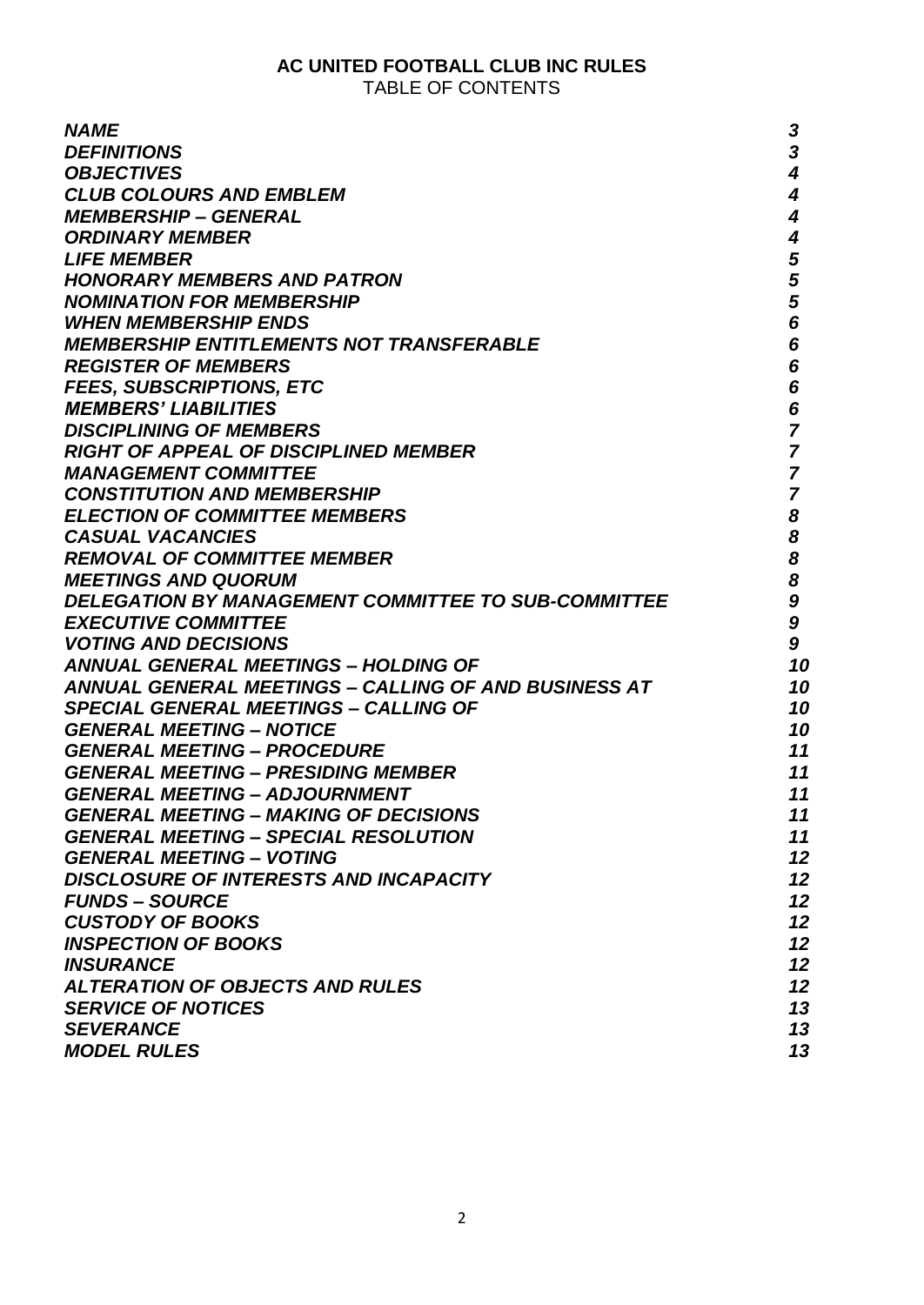- Rule (1) The name of the Club shall be AC UNITED FOOTBALL CLUB INCORPORATED. This document replaces all previous Rules and By-Laws.
- Rule (2) This document will be sued in conjunction with the rules and by-laws of the Southern District Soccer Football Association Incorporated ('SDSFA') and their association with the governing bodies of soccer being Football NSW, the New South Wales Amateur Soccer Federation and their alignment with Football Federation Australia through FIFA.

#### **DEFINITIONS**

Rule (3) In these rules, except in so far as the context or subject matter otherwise indicates or requires

"Ordinary Member" means any person over the age of eighteen (18) years who has been admitted to the Club in accordance with these rules;

"Junior Member" means any person who has not attained the age of eighteen (18) who is currently registered (or to be registered by the Club) to play soccer for the Club

"Life Member" means those persons who have been admitted to, life membership of the Club in accordance with these rules.

"Club" means the AC United Football Club Inc.

"The Committee" or "Management Committee" means the Committee of the Club elected and holding office from time to time in accordance with this Constitution;

"Secretary" means

- (a) The person holding office under these rules as secretary of the Club; or
- (b) Where no such person holds that office the public officer of the Club

"Public Officer" means the person who is for the time being the public officer of the Club under this Act.

"Special General Meeting" means a general meeting of the Club other than an annual general meeting or regular general meeting;

"Ordinary General Meeting" means such regular general meeting of the Club other than an annual general meeting or regular general meeting;

"Registration" means the acceptance by the SDSFA (or Football NSW) of a registration application duly submitted by the Club for registration of a player, coach, coach, committee member, PTAR or Ground Marshall to play, coach, manage or as the case may be for the Club.

"Registered player, coach or manager" see meaning of "registration".

"In Writing" means, unless otherwise specified any form of written correspondence in any form including electronic (email), website , post, fax, hand, mobile phone text message (SMS), or Social Media.

"The Act" means the Association Incorporation Act, 1984.

"The Regulation" means the Association Incorporation Regulation, 1989.

#### Rule  $(4)$  In these rules –

- (a) Any reference to the masculine gender or female gender shall, where consistent with the text of these rules, include the other gender;
- (b) The financial year shall commence on  $1<sup>st</sup>$  October and end on  $30<sup>th</sup>$  September, each year.
- (c) A reference to a function includes a reference to power, authority and duty; and
- (d) A reference to the exercise of a function includes, where a function is a duty, a reference to the performance of the duty.
- Rule (5) The provisions of the Interpretation Act, 1897, apply to and in respect of these rules in the same manner as those provisions would so apply if these rules where an instrument made under the Act.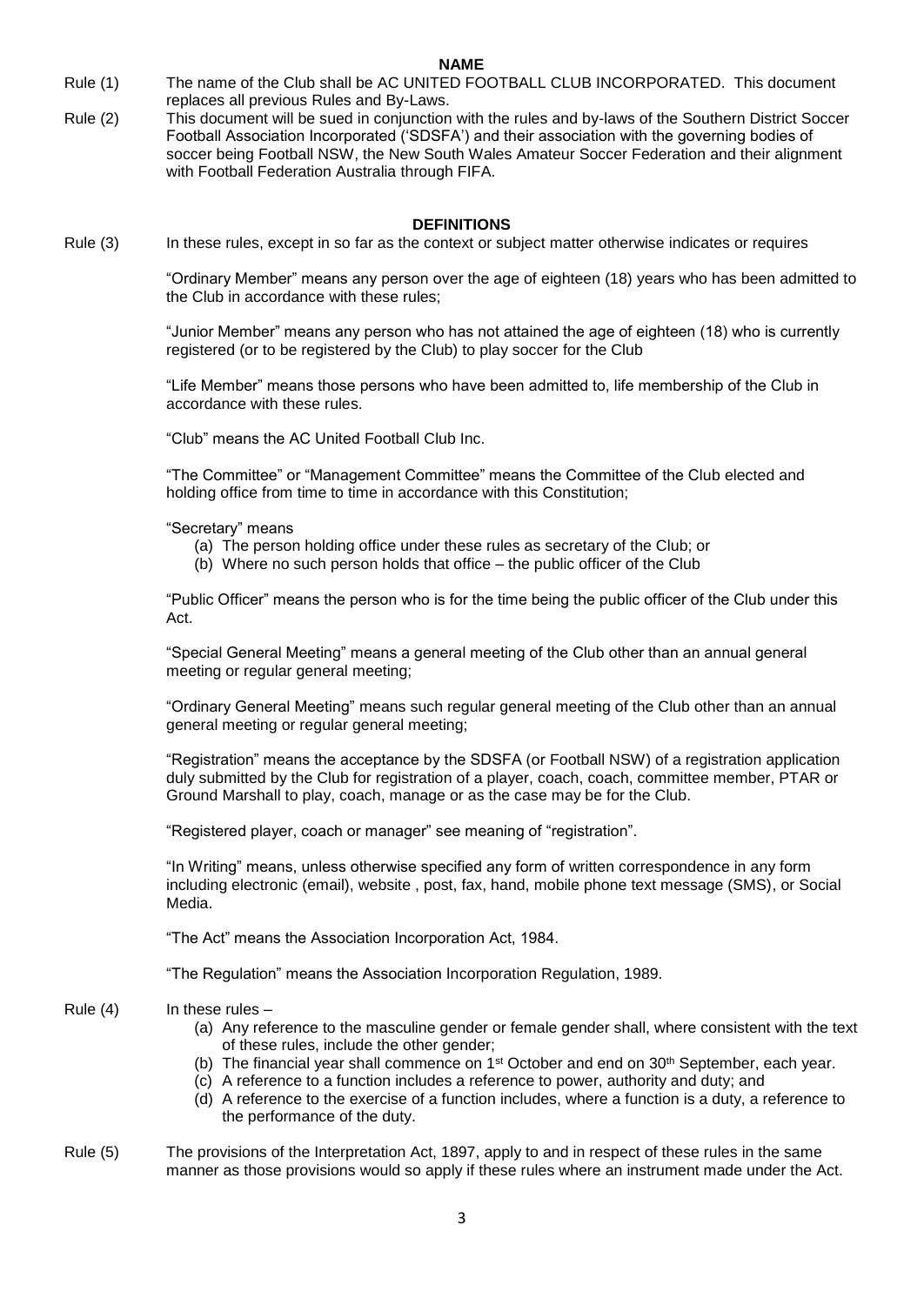| Rule (6)                             | The AC United Football Club ("the Club") is an incorporated entity established to function as a body<br>to foster and develop the game of soccer including the organising and managing of teams for<br>competitive and social play.                                                                                                                                                                                                                                                                                                                                                                                                                                                                                                                                                                                                                                                                                                                                                                                                                                                              |
|--------------------------------------|--------------------------------------------------------------------------------------------------------------------------------------------------------------------------------------------------------------------------------------------------------------------------------------------------------------------------------------------------------------------------------------------------------------------------------------------------------------------------------------------------------------------------------------------------------------------------------------------------------------------------------------------------------------------------------------------------------------------------------------------------------------------------------------------------------------------------------------------------------------------------------------------------------------------------------------------------------------------------------------------------------------------------------------------------------------------------------------------------|
| <b>Rule (7)</b>                      | Specifically, the objects for which the Club operates include:<br>• To encourage and promote the game of soccer for all that seek to play (particularly children),<br>irrespective of skills, abilities, gender, race, religion and any other characteristic.<br>• To encourage sportsmanship, teamwork and fitness as well as individual skills development.<br>To provide an organizational body through which Members may participate in the Soccer<br>activities conducted by such other organisations/bodies as may be recognized and approved by<br>the Committee and/or the Club.<br>To encourage district and other representation and development to higher levels of soccer.<br>$\bullet$<br>To encourage club spirit.<br>To encourage general youth development.<br>• To enter into any contracts, agreements and/or arrangements to further these Objects of the<br>Club.                                                                                                                                                                                                            |
| Rule (8)                             | The Club shall do all such things necessary to implement and enforce any decisions of the Southern<br>Districts Soccer Football Association Incorporated and Football NSW and affiliated or any controlling<br>soccer bodies, where relevant, relating to any player, official, person or club who is a member of the<br>Club or seeks to be a member of the Club.                                                                                                                                                                                                                                                                                                                                                                                                                                                                                                                                                                                                                                                                                                                               |
|                                      | <b>CLUB COLOURS AND EMBLEM</b>                                                                                                                                                                                                                                                                                                                                                                                                                                                                                                                                                                                                                                                                                                                                                                                                                                                                                                                                                                                                                                                                   |
| Rule (9)<br>Rule (10)                | The main playing colours of the Club shall be emerald green, royal blue and white.<br>The official emblem of the Club shall be a design as or similar to that shown in Annexure 1                                                                                                                                                                                                                                                                                                                                                                                                                                                                                                                                                                                                                                                                                                                                                                                                                                                                                                                |
|                                      | <b>MEMBERSHIP - GENERAL</b>                                                                                                                                                                                                                                                                                                                                                                                                                                                                                                                                                                                                                                                                                                                                                                                                                                                                                                                                                                                                                                                                      |
| <b>Rule (11)</b>                     | The number of members of the Club is unlimited.                                                                                                                                                                                                                                                                                                                                                                                                                                                                                                                                                                                                                                                                                                                                                                                                                                                                                                                                                                                                                                                  |
| Rule (12)                            | No person may, whether by himself or his nominee or otherwise, hold more than one membership in<br>the Club and no member may have more than one vote in any election or at any meeting of the Club.                                                                                                                                                                                                                                                                                                                                                                                                                                                                                                                                                                                                                                                                                                                                                                                                                                                                                             |
| <b>Rule (13)</b>                     | The membership of the Club shall consist of the following classes of members -<br>(a) Ordinary members;<br>(b) Life members; and<br>(c) Honorary members                                                                                                                                                                                                                                                                                                                                                                                                                                                                                                                                                                                                                                                                                                                                                                                                                                                                                                                                         |
|                                      | <b>ORDINARY MEMBER</b>                                                                                                                                                                                                                                                                                                                                                                                                                                                                                                                                                                                                                                                                                                                                                                                                                                                                                                                                                                                                                                                                           |
| <b>Rule (14)</b><br><b>Rule (15)</b> | A person is qualified to be an Ordinary Member of the Club if, but only if $-$<br>(a) The person is a person referred to in section 15 (1) (a), (b) or (c) of the Act and has <b>not</b><br>ceased to be a member of the Club at any time after incorporation of the Club under the Act;<br>or<br>(b) The person was a member of the Club prior to the change in these Rules and has not<br>ceased to be a member of the Club at any time after the changes to these Rules; or<br>(c) The person is a player, coach, manager or an assistant coach or manager, registered with or<br>appointed by the Club provided the person has attained the age of eighteen (18) years; or<br>(d) The person is a parent, legal representative or guardian of a registered player of the Club<br>under the age of eighteen (18) years; or<br>(e) The person is natural person who has attained the age of eighteen (18) years and has<br>demonstrated to the Committee distinguished or special service to soccer and/or the Club.<br>For the purposes of determining who is an Ordinary Member of the Club: |
|                                      | (a) Any registration form of a prospective or existing player of the Club under eighteen (18)<br>years of age shall require that a person as defined in Rule 14 (d) hereof be nominated on the<br>registration form as the Ordinary Member;<br>(b) A family consisting of a parent or parents or legal representatives or guardian of a Junior<br>Member shall nominate only one person as the Ordinary Member;<br>(c) Any registration form of a prospective or existing Coach, Manager, or Assistant Coach of the<br>Club shall require that person to nominate on the registration form as seeking to be Ordinary<br>Member, if he/she is not already.                                                                                                                                                                                                                                                                                                                                                                                                                                        |
| <b>Rule (16)</b>                     | In the event that a parent or guardian applies for registration for more than Junior Member (being a<br>member of that parent or guardian's family) and such applications are processed by the Committee<br>then the parent or guardian or parents and guardians as the case may be may nominate another<br>person (being a parent or guardian) to be a member provided that only a maximum of two (2)                                                                                                                                                                                                                                                                                                                                                                                                                                                                                                                                                                                                                                                                                           |

**OBJECTIVES**

4

parents/guardians are members from the same family.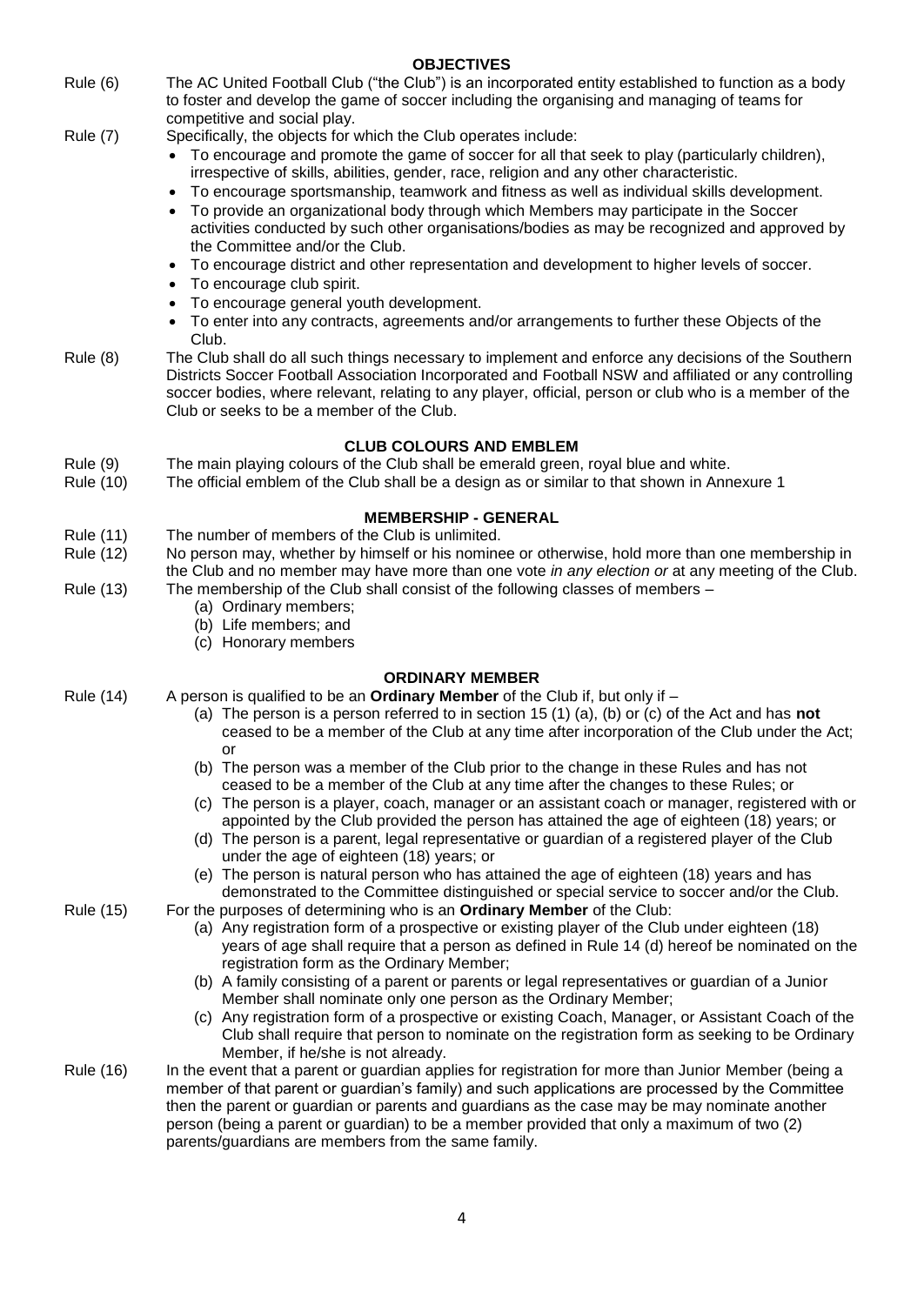Rule (17) The Committee may, in its absolute discretion, refuse to process an application and register the player if:

- (i) It determines from any past conduct of the parent or guardian of the player, in the case of the Junior Member, or the player whether a Junior Member or otherwise) that the parent or guardian or the player is likely to breach this Constitution or any Code of Conduct by the Club or the SDSFA if the player is registered;
- (ii) The player is otherwise, in the Committee's determination, unfit to play;
- (iii) The player is otherwise, in the Committee's determination, unfit to be a player for the Club.

#### **LIFE MEMBER**

- Rule (18) A **Life Member** shall be any member who shall be elected as such by a two-thirds majority of those present at any general meeting of the club and shall hereafter be entitled to all privileges (including entitlement to vote and take part in the management of the Club) as an ordinary member of the Club without paying the annual subscription or any special payment for such Life Membership.
- Rule (19) Provided that no member shall be elected a Life Member unless he has been a member for a continuous period of not less than five (5) years and has rendered exceptional service to the Club. Rule (20) Not more, than two (2) Life Members shall be elected in any on financial year.
- 
- Rule (21) Each nomination being put to a separate vote must attain a two-thirds majority to be elected. Rule (22) Nominations for Life Membership with proposers and seconders remarks will only be accepted up to
- 21 days before the Annual General Meeting.
- Rule (23) In the event there being more than two nominations for Life Membership the committee will select the two (2) to be proposed for election by the members at the Annual General Meeting.

#### **HONORARY MEMBERS AND PATRON**

- Rule (24) **Honorary Membership** may be granted by the Committee to any person visiting from overseas or interstate, or any prominent citizen or sportsperson, or a member of Federal, State or Local Government.
- Rule (25) The Honorary Member shall be afforded all the privileges enjoyed by members, without paying fees.
- Rule (26) Honorary Membership is not transferable.
- Rule (27) A person is qualified to be a Patron if, but only if, he is a natural person who has attained the age of eighteen (18) years and:
	- (a) Has been nominated for election as a patron, and such nomination has been recommended by the Committee; and
	- (b) Has been elected as a Patron by a two-thirds majority of those present and voting at an Annual General Meeting.
- Rule (28) A Patron shall not be entitled to any rights and/or privileges of an Ordinary Member, and shall not pay any Annual Fees.
- 

#### **NOMINATION FOR MEMBERSHIP**

- Rule (29) An application for membership must: (a) Be in writing on the form prescribed from time to time by the Committee, from the applicant or its nominated representative and lodged with the Club; (b) Comply with such membership requirements as may be set down in these rules and the By-Laws from time to time (if any); and (c) Be accompanied by the appropriate fee, if any. Rule (30) The Committee may accept or reject an application and shall not be required or compelled to provide any reason for such acceptance or rejection. Rule (31) Where the Committee determines to approve a nomination for membership, the secretary shall at the time of notification also request the nominee to pay within the period of 28 days after receipt by the nominee of the notification the sum payable under these rules by a member as entrance fee and annual subscription. Rule (32) If a player is registered with the Club then: (a) If the player is over eighteen (18) years then he is taken to have been accepted as an Ordinary Member of the Club on registration; (b) If the player is under eighteen (18) years then the parent or guardian whose name is recorded on the registration form as the proposed member shall be taken to be accepted as an ordinary member on registration. Rule (33) Subject to Rule (15), a coach or manager registered with the Club and over eighteen (18) years must submit an application to be an ordinary member of the Club on registration.
- Rule (34) Where the Committee rejects an application the Club shall refund any fees forwarded with the application and the application shall be deemed rejected by the Club.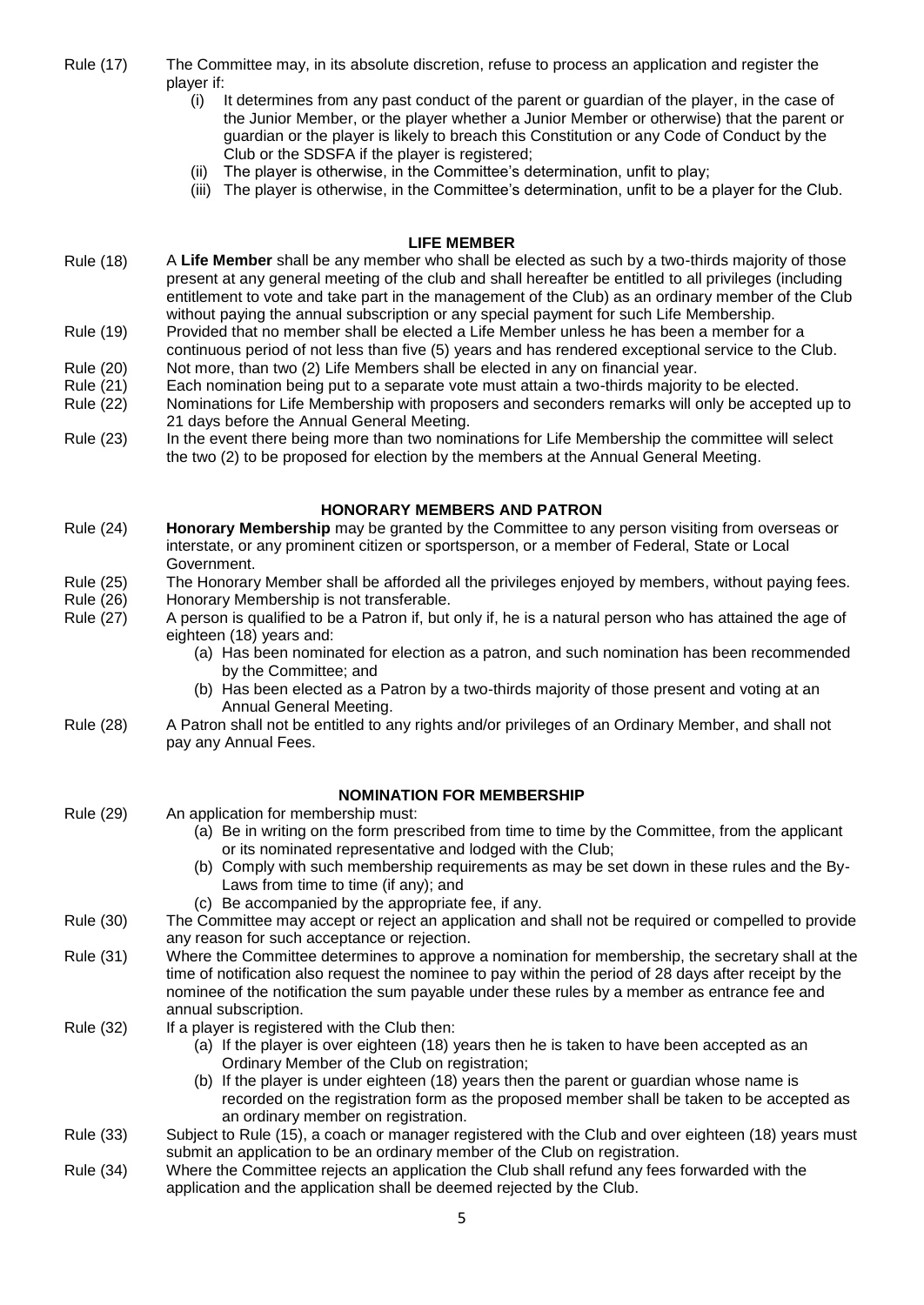|                             | (a) Dies; or<br>(b) Resigns that membership; or                                                                                                                                                                                       |  |
|-----------------------------|---------------------------------------------------------------------------------------------------------------------------------------------------------------------------------------------------------------------------------------|--|
|                             | (c) Is expelled from the Club; or                                                                                                                                                                                                     |  |
|                             | (d) Ceases to be a player, coach, manager or assistant coach or manager for the Club whether<br>by de-registration or otherwise;                                                                                                      |  |
|                             | (e) In the case of a parent or guardian, the player ceases to be a player for the Club whether by<br>de-registration or otherwise;                                                                                                    |  |
|                             | (f) Fails to pay the annual membership fee or registration fee within one month from the date<br>upon which that fee becomes payable in accordance with these rules or the Club's by-laws.                                            |  |
| Rule (36)                   | A member may resign from the Club by giving a written notice of resignation to the secretary.                                                                                                                                         |  |
| Rule (37)                   | The resignation takes effect on:<br>(a) The day and at the time the notice is received by the secretary; or                                                                                                                           |  |
|                             | (b) If a later day is stated in the notice $-$ the later day.                                                                                                                                                                         |  |
| Rule (38)                   | Otherwise membership of the Club shall expire on the last day of registration as determined by the<br>SDSFA. Membership shall be deemed to have been continuous where:<br>(a) At the absolute discretion of the Management Committee: |  |
|                             | A member renews membership, within 12 month of membership lapsing, or<br>(i)                                                                                                                                                          |  |
|                             | A member takes leave of absence for District Representative purposes, or<br>(ii)                                                                                                                                                      |  |
|                             | Takes leave of absence of 12 months or more, for any reason, provided the member<br>(iii)                                                                                                                                             |  |
|                             | does not register with any other equivalent club during this period.<br>(b) Where a player has taken leave of absence under this Rule, each year of service leading up                                                                |  |
|                             | to the period of absence shall be included for the purpose of determining continuous service<br>for the purpose of award recognition.                                                                                                 |  |
| Rule (39)                   | Where an ordinary member of the Club ceases to be a member, the secretary shall make an                                                                                                                                               |  |
|                             | appropriate entry in the register of members recording the date on which the member ceased to be<br>an ordinary member.                                                                                                               |  |
|                             |                                                                                                                                                                                                                                       |  |
|                             | <b>MEMBERSHIP ENTITLEMENTS NOT TRANSFERABLE</b>                                                                                                                                                                                       |  |
| <b>Rule (40)</b>            | A right, privilege or obligation which a person has by reason of being a member of the Club;                                                                                                                                          |  |
|                             | (a) Is not capable of being transferred or transmitted to another person; and                                                                                                                                                         |  |
|                             | (b) Terminates upon cessation of the person's membership.                                                                                                                                                                             |  |
|                             |                                                                                                                                                                                                                                       |  |
| Rule (41)                   | <b>REGISTER OF MEMBERS</b><br>The public officer of the Club shall establish and maintain a register of members of the Club                                                                                                           |  |
|                             | specifying the name and address of each person who is a member of the Club together with the date<br>on which the person became a member.                                                                                             |  |
| Rule (42)                   | The register of members shall be kept at the principal place of administration of the Club and shall be                                                                                                                               |  |
|                             | open for inspection, free of charge, by any member of the Club at any reasonable hour.                                                                                                                                                |  |
|                             |                                                                                                                                                                                                                                       |  |
|                             | <b>FEES, SUBSCRIPTIONS, ETC</b>                                                                                                                                                                                                       |  |
| <b>Rule (43)</b>            | The membership joining fee and annual membership fee for each class of membership;                                                                                                                                                    |  |
|                             | (a) Is the amount decided by the Committee from time to time; and<br>(b) Is payable when, and in the way, the Committee decides.                                                                                                      |  |
| Rule (44)                   | An Ordinary Member who fails to pay his Annual Fee in accordance with the time frame set in Rule                                                                                                                                      |  |
|                             | (38) shall thereafter cease to be a Member.                                                                                                                                                                                           |  |
| <b>Rule (45)</b>            | A Life Member or Patron shall not pay to the Club an Annual Membership fee.                                                                                                                                                           |  |
|                             |                                                                                                                                                                                                                                       |  |
| <b>MEMBERS' LIABILITIES</b> |                                                                                                                                                                                                                                       |  |
| <b>Rule (46)</b>            | The liability of a member of the Club to contribute towards they payment of the debts and liabilities of                                                                                                                              |  |
|                             | the Club or the costs, charges and expenses of the winding up of the Club is limited to the amount, if<br>any, unpaid by the member in respect of membership of the Club as required by Rule (43).                                    |  |

**WHEN MEMBERSHIP ENDS**

Rule (35) A person ceases to be a member of the Club if the person:

6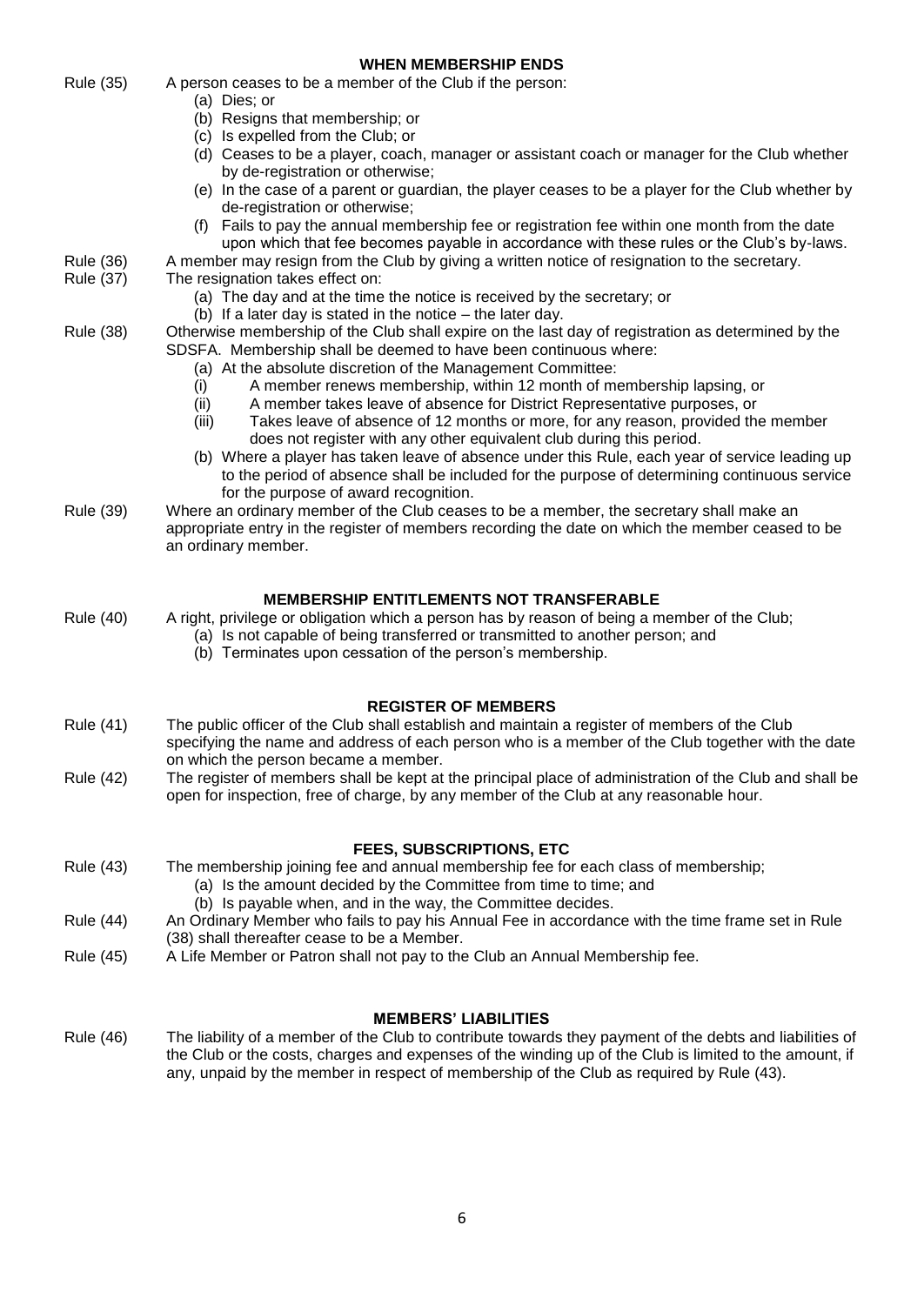| <b>Rule (47)</b> | The Committee may reprimand, caution, fine, suspend, or expel a member if the member:                                                                                                             |
|------------------|---------------------------------------------------------------------------------------------------------------------------------------------------------------------------------------------------|
|                  | (a) Is convicted of an indictable offence; or                                                                                                                                                     |
|                  | (b) Does not comply with any of the provisions of these rules; or                                                                                                                                 |
|                  | (c) Conducts himself or herself in a way considered to be injurious or prejudicial to the character                                                                                               |
|                  | or interests of the Club.                                                                                                                                                                         |
| <b>Rule (48)</b> | Before the Committee terminates a member's membership, the Committee must give the member a                                                                                                       |
|                  | full and fair opportunity to show why the membership should not be terminated.                                                                                                                    |
| <b>Rule (49)</b> | If, after considering all representations made by the member, the Committee decides to terminate                                                                                                  |
|                  | the membership, the secretary must give the member a written notice of the decision.                                                                                                              |
| Rule (50)        | Provided that at least six (6) days before the meeting of the Committee at which a resolution to                                                                                                  |
|                  | reprimand and/or fine and/or suspend and/or expel such member or any combination thereof is put                                                                                                   |
|                  | the member shall have had notice in writing of such meeting and of what is alleged against him and                                                                                                |
|                  | that he shall at such meeting and before the passing of such resolution have had an opportunity of                                                                                                |
|                  | giving orally or in writing any explanation or defence he may think fit and provided further that no                                                                                              |
|                  | member shall be expelled from the Club unless the resolution for his expulsion is passed by a                                                                                                     |
|                  | majority of two-thirds of those Committee Members present and voting.                                                                                                                             |
|                  |                                                                                                                                                                                                   |
|                  | RIGHT OF APPEAL OF DISCIPLINED MEMBER                                                                                                                                                             |
| Rule (51)        | A member may appeal to the Club in general meeting against a resolution of the Committee which is                                                                                                 |
|                  | passed to suspend or expel the member, within 7 days after notice of the resolution is served on the                                                                                              |
|                  | member, by lodging with the secretary a notice to that effect.                                                                                                                                    |
| Rule (52)        | Upon receipt of a notice from a member under Rule (51), the secretary shall notify the Committee                                                                                                  |
|                  | which shall convene a general meeting of the Club to be held within 21 days after the date on which                                                                                               |
|                  | the secretary received the notice.                                                                                                                                                                |
| Rule (53)        | At a general meeting of the Club convened under Rule (51):                                                                                                                                        |
|                  | (a) No business other than the question of the appeal shall be transacted.                                                                                                                        |
|                  | (b) The Committee and the member shall be given the opportunity to state their respective<br>cases orally or in writing, or both; and                                                             |
|                  | (c) The members present shall vote on the question of whether the resolution should be                                                                                                            |
|                  | confirmed, revoked or varied;                                                                                                                                                                     |
|                  | (d) Voting shall be conducted on a show of hands unless the meeting resolves by ordinary                                                                                                          |
|                  | majority to conduct a secret ballot.                                                                                                                                                              |
|                  |                                                                                                                                                                                                   |
|                  | <b>MANAGEMENT COMMITTEE</b>                                                                                                                                                                       |
| Rule (54)        | The Committee shall be called the Management Committee of the Club and, subject to the Act, the                                                                                                   |
|                  | Regulation and these rules and to any resolution passed by the Club in general meeting:                                                                                                           |
|                  | (a) Shall control and manage the affairs of the Club;                                                                                                                                             |
|                  | (b) May exercise all such functions as may be exercised by the Club other than those functions                                                                                                    |
|                  | that are required by these rules to be exercised by a general meeting of members of the                                                                                                           |
|                  | Club;                                                                                                                                                                                             |
|                  | (c) Has power to perform all such acts and do all such things as appear to the Committee to be                                                                                                    |
|                  | necessary or is desirable for the proper management of the affairs of the Club;                                                                                                                   |
|                  | <b>CONSTITUTION AND MEMBERSHIP</b>                                                                                                                                                                |
| Rule (55)        |                                                                                                                                                                                                   |
|                  | Subject in the case of the first members of the Management Committee to section 21 of the Act, the<br>Management Committee is to consist of 15 ordinary members of the Club each of whom is to be |
|                  | elected at the Annual General Meeting of the Club.                                                                                                                                                |
| Rule (56)        | The Management Committee of the Club are to be a:                                                                                                                                                 |
|                  | (a) President                                                                                                                                                                                     |
|                  | (b) Vice President                                                                                                                                                                                |
|                  | (c) Treasurer                                                                                                                                                                                     |
|                  | (d) Registrar                                                                                                                                                                                     |
|                  | (e) Secretary                                                                                                                                                                                     |
|                  | And 10 other members appointed at an Annual General Meeting and hold such other<br>(1)                                                                                                            |
|                  | positions as deemed appropriate from time to time by the Management Committee.                                                                                                                    |
| Rule (57)        | Each member of the Management Committee is, subject to these rules, to hold office until the                                                                                                      |
|                  | conclusion of the Annual General Meeting following the date of the member's election, but is eligible                                                                                             |
|                  | for re-election.                                                                                                                                                                                  |
| Rule (58)        | In the event of a casual vacancy occurring in the membership of the Management Committee, the                                                                                                     |
|                  | Management Committee may appoint a member of the Club to fill the vacancy and the member so                                                                                                       |
|                  | appointed is to hold office, subject to these rules, until the conclusion of the Annual General Meeting                                                                                           |
|                  | next following the date of the appointment.                                                                                                                                                       |
|                  |                                                                                                                                                                                                   |

**DISCIPLINING MEMBERS**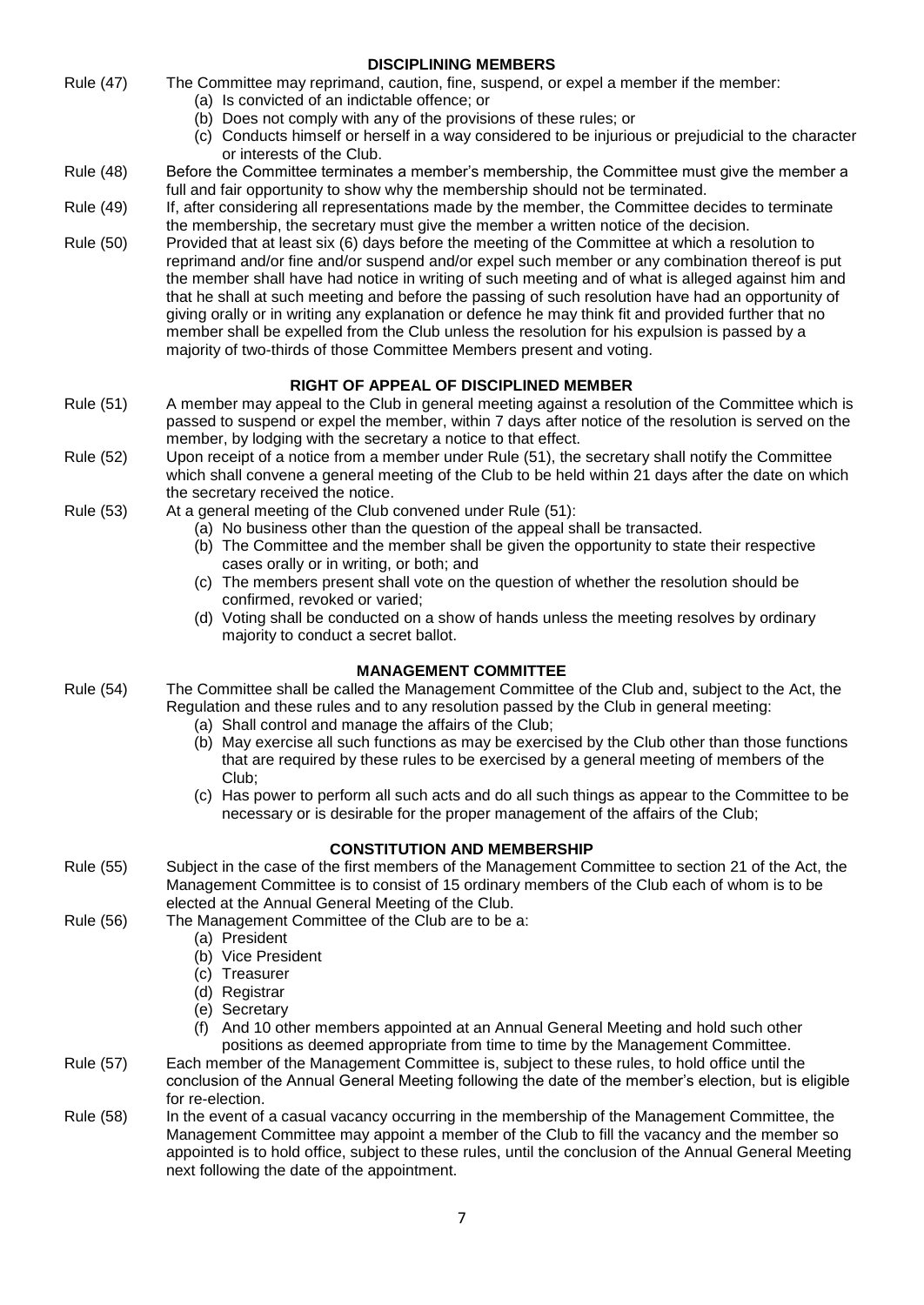#### **ELECTION OF COMMITTEE MEMBERS** Rule (59) Nominations of candidates for election as members of the Management Committee: (a) Must be made in writing, signed by 2 ordinary members of the Club and accompanied by the written consent of the candidate (which may be endorsed on the form of the nomination), and (b) Must be delivered to the secretary of the Club at least 7 days before the date fixed for the holding of the Annual General Meeting at which the election is to take place. Rule (60) If insufficient nominations are received to fill all vacancies on the Management Committee, the candidates nominated are taken to be elected and further nominations are to be received at the Annual General Meeting. Rule (61) If insufficient further nominations are received, any vacant positions remaining on the Management Committee are taken to be casual vacancies. Rule (62) If the number of nominations received is equal to the number of vacancies to be filled, the persons nominated are taken to be elected. Rule (63) If the number of nominations received exceeds the number of vacancies to be filled, a ballot is to be held. Rule (64) The ballot for the election of members of the committee is to be conducted at the Annual General Meeting by secret ballot, and in such an event, two scrutineers shall be appointed at the meeting. Rule (65) Each position shall be elected by the Committee members at the first Management Committee meeting. Each Committee Member shall perform to capacity and to the best of their ability for the betterment of the Club. **CASUAL VACANCIES** Rule (66) For the purposes of these rules, a Casual Vacancy in the office of a member of the Committee occurs if the member: (a) Dies, or (b) Ceases to be a member of the Club; or (c) Becomes an insolvent under administration within the meaning of the Corporations Act 2001 of the Commonwealth; or (d) Resigns office by notice in writing given to the secretary; or (e) Is removed from office under Rule (67), or (f) Becomes a mentally incapacitated person; or (g) Is absent without the consent of the Committee from 3 consecutive meetings of the Committee. **REMOVAL OF COMMITTEE MEMBER** Rule (67) The Club in general meeting may by resolution remove any member of the committee from the office of member before the expiration of the member's term of office and may by resolution appoint another person to hold office until the expiration of the term of office of the member so removed. Rule (68) Any Committee member deemed guilty of conduct unbecoming or detrimental to the interests of the Club may be suspended form their position by the Committee. Rule (69) If a member of the Committee to whom a proposed resolution referred to in Rule (67) relates makes representations in writing to the secretary or president (not exceeding a reasonable length) and requests that the representation be notified to the members of the Club, the secretary or the president may send a copy of the representations to each member of the Club or, if the representations are not so sent, the member is entitled to require the representations be read out at the meeting at which the resolution is considered. **MEETINGS AND QUORUM** Rule (70) The Committee must meet at least 6 times in each period of 12 months at such place as the Committee may determine. Rule (71) The Committee may adopt additional meeting procedures such as time limits of meetings that it determines necessary from time to time for the efficient and effective running of its meetings provided they do not conflict with these rules.

- Rule (72) Additional meetings of the Committee may be convened by the President or Executive Committee, if any.
- Rule (73) Oral or written notice of a meeting of the committee must be given by the secretary to each member of the committee at least 48 hours (or such other period as many be unanimously agreed on by the members of the Committee) before the time appointed for the holding of the meeting.
- Rule (74) Notice of a meeting given under rule (73) must specify the general nature of the business to be transacted at the meeting and no business other than that business is to be transacted at the meeting, except business which the Committee members present at the meeting unanimously agree to treat as urgent business.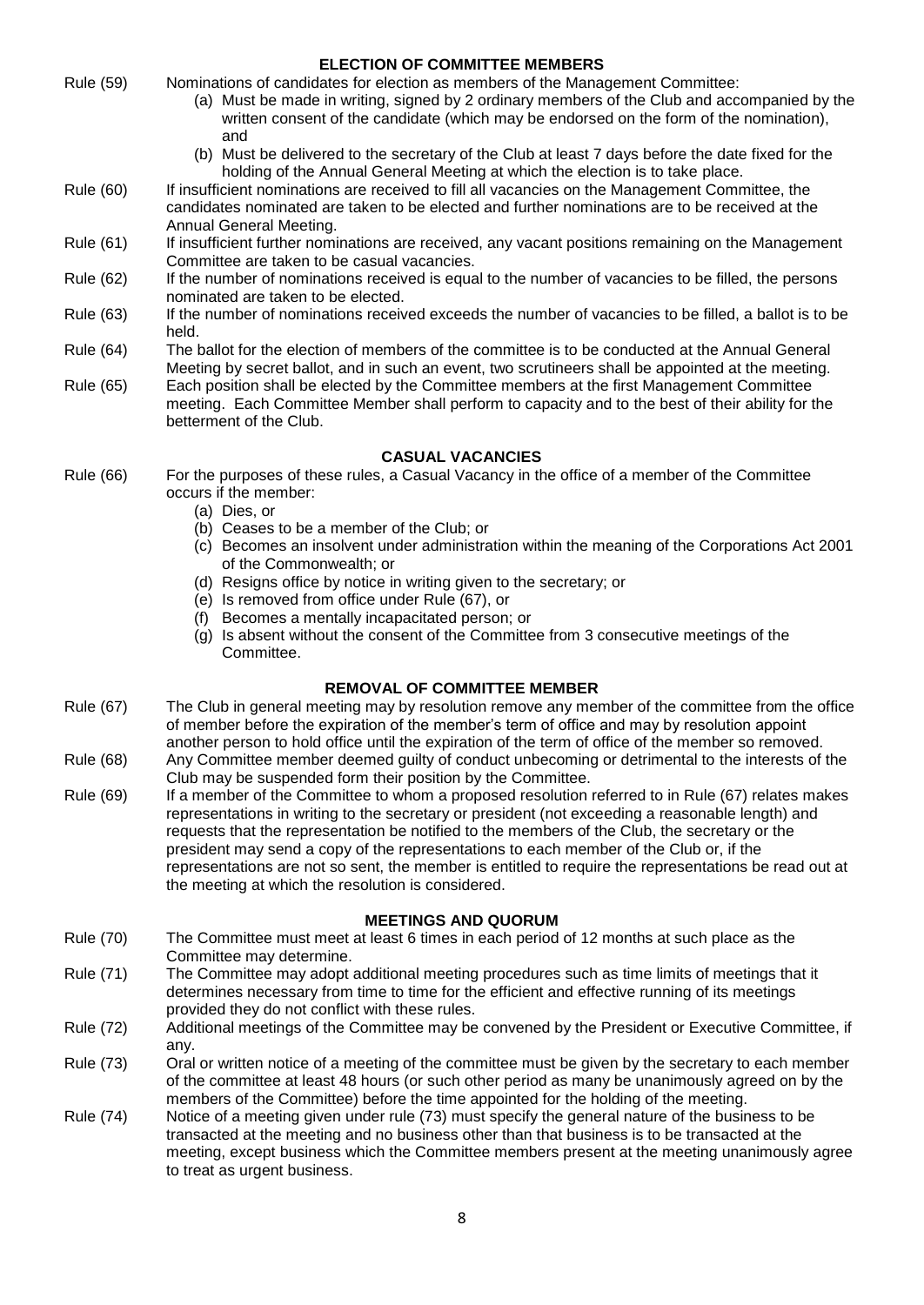| Rule (75)        | Any eight (8) members of the Committee constitute a quorum for the transaction of the business of a<br>meeting of the committee provide at least one member holds a position nominated under Rule (56)<br>$(a)$ to $(e)$ .                                                                                                                   |
|------------------|----------------------------------------------------------------------------------------------------------------------------------------------------------------------------------------------------------------------------------------------------------------------------------------------------------------------------------------------|
| <b>Rule (76)</b> | No business to be transacted by the Committee unless a quorum is present and if, within half an<br>hour of the time appointed for the meeting, a quorum is present, the meeting is to stand adjourned to<br>the same place and at the same hour of the same day in the following week.                                                       |
| Rule (77)        | If at the adjourned meeting a quorum is not present within half an hour of the time appointed for the<br>meeting, the meeting is to be dissolved.                                                                                                                                                                                            |
| <b>Rule (78)</b> | At a meeting of the management Committee:<br>(a) The president or, in the president's absence, the Vice President is to preside; or<br>(b) If the President and Vice President are absent or unwilling to act, such on of the remaining<br>members of the Committee as may be chosen by the members present at the meeting is to<br>preside. |
|                  | DELEGATION BY MANAGEMENT COMMITTEE TO SUB-COMMITTEE                                                                                                                                                                                                                                                                                          |
| <b>Rule (79)</b> | The Management Committee may, by instrument in writing, delegate to one or more sub-committees<br>(consisting of such member or members of the club as the Committee thinks fit) the exercise of such<br>of the functions of the Committee are specified in the instrument, other than:<br>(a) This power of delegation, and                 |
| <b>Rule (80)</b> | (b) A function which is a duty imposed on the Committee by the Act or by any other Law.<br>A Function the exercise of which has been delegated to a sub-committee under this rule may, while<br>the delegation remains unrevoked, be exercised from time to time by the sub-committee in                                                     |
| Rule (81)        | accordance with the terms of the delegation.<br>A delegation under this section may be made subject to such conditions or limitations as to the<br>exercise of any function, or as to time or circumstances, as may be specified in the instrument of<br>delegation.                                                                         |
| <b>Rule (82)</b> | Despite any delegation under this rule, the Management Committee may continue to exercise any<br>function delegated.                                                                                                                                                                                                                         |
| Rule (83)        | Any act or thing done or suffered by a sub-committee acting in the exercise of a delegation under<br>this rule has the same force and effect as it would have if it had been done or suffered by the<br>Management Committee.                                                                                                                |
| <b>Rule (84)</b> | The Management Committee may, by instrument in writing, revoke wholly or in part any delegation<br>under this rule.                                                                                                                                                                                                                          |
| <b>Rule (85)</b> | A sub-committee shall report its actions to the next Management Committee Meeting or the next<br>most practicable meeting.                                                                                                                                                                                                                   |
| <b>Rule (86)</b> | A sub-committee may meet and adjourn, as it thinks proper.                                                                                                                                                                                                                                                                                   |
| <b>Rule (87)</b> | Sub-committee members must be members of the Club.                                                                                                                                                                                                                                                                                           |
|                  | <b>EXECUTIVE COMMITTEE</b>                                                                                                                                                                                                                                                                                                                   |
| <b>Rule (88)</b> | The Management Committee may appoint an Executive Committee consisting of as many members<br>of the Management Committee as it thinks fit from time to time.                                                                                                                                                                                 |
| <b>Rule (89)</b> | The Executive Committee shall be empowered to deal with all matters of urgency in the interests of<br>the Club and other functions specifically delegated to it from time to time by the Management<br>Committee.                                                                                                                            |
| Rule (90)        | Any Executive Committee appointed by the Management Committee is a sub-committee of the club.                                                                                                                                                                                                                                                |
| Rule (91)        | The Executive Committee shall report its actions to the next Management Committee meeting.                                                                                                                                                                                                                                                   |
|                  |                                                                                                                                                                                                                                                                                                                                              |
| Rule (92)        | <b>VOTING AND DECISIONS</b><br>Questions arising at a meeting of the Management Committee or any sub-committee appointed by                                                                                                                                                                                                                  |
|                  | the Management Committee are to be determined by a majority of the votes of members of the<br>Committee or sub-committee present at the meeting.                                                                                                                                                                                             |
| Rule (93)        | Each member present at a meeting of the Committee or of any sub-committee appointed by the<br>Committee (including the person presiding at the meeting) is entitled to one vote but, in the event of<br>an equality of votes on any question, the person presiding may exercise a second or casting vote.                                    |
| Rule (94)        | Subject to having a quorum, the Management Committee may act despite any vacancy on the<br>Committee.                                                                                                                                                                                                                                        |
| Rule (95)        | Any act or thing done or suffered, or purporting to have been done or suffered, by the Committee or                                                                                                                                                                                                                                          |

by a sub-committee appointed by the Management Committee, is valid and effectual despite any defect that may afterwards be discovered in the appointment or qualification of any member of the Management Committee or sub-committee.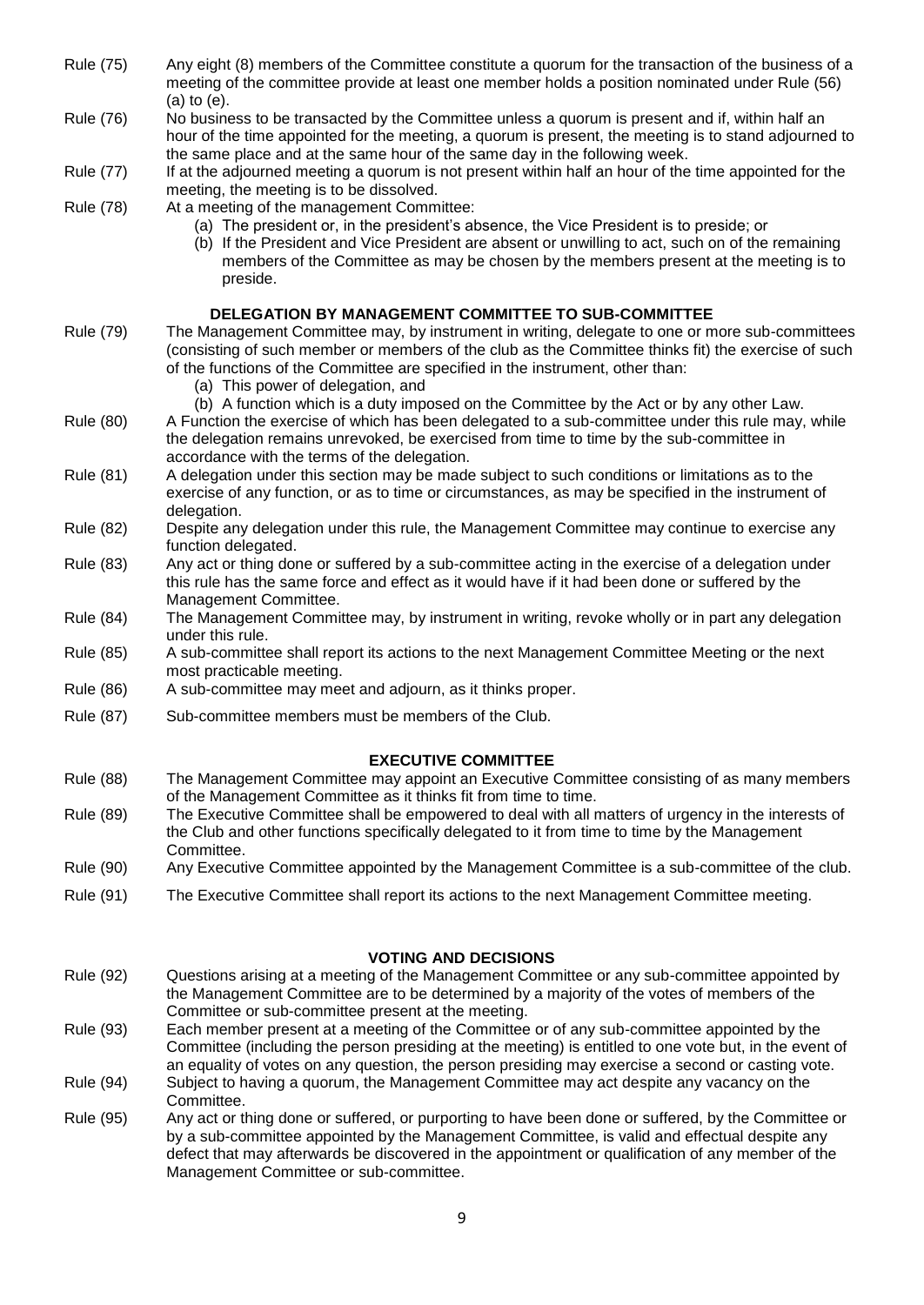| <b>ANNUAL GENERAL MEETING - HOLDING OF</b> |                                                                                                                                                                                                                                                                                                                                                                                            |  |
|--------------------------------------------|--------------------------------------------------------------------------------------------------------------------------------------------------------------------------------------------------------------------------------------------------------------------------------------------------------------------------------------------------------------------------------------------|--|
| <b>Rule (96)</b>                           | With the exception of the first Annual General Meeting of the Club, the Club must, at least once in<br>each calendar year and within the period of four (4) months after the expiration of each financial year<br>of the Club, convene an Annual General Meeting of its members.                                                                                                           |  |
| Rule (97)                                  | The Club must hold its first Annual General Meeting:<br>(a) Within the period of eighteen (18) months after its incorporation under the Act; and                                                                                                                                                                                                                                           |  |
| <b>Rule (98)</b>                           | (b) Within the period of six (6) months after the expiration of the first financial year of the Club.<br>Rules (96) and (97) have effect subject to any extension or permission granted by the Direct General<br>under section 26(3) of the Act.                                                                                                                                           |  |
|                                            | ANNUAL GENERAL MEETINGS - CALLING OF AND BUSINESS AT                                                                                                                                                                                                                                                                                                                                       |  |
| <b>Rule (99)</b>                           | The Annual General Meeting of the club is, subject to the Act and to Rule (96), to be convened on<br>such date and at such place and time as the Committee thinks fit.                                                                                                                                                                                                                     |  |
| Rule (100)                                 | In addition to any other business which may be transacted at an Annual General Meeting, the<br>business of an Annual General Meeting is to include the following:<br>(a) To confirm the minutes of the last preceding Annual General Meeting and of any Special                                                                                                                            |  |
|                                            | General Meeting held since that meeting;<br>(b) To receive from the Committee reports on the Activities of the Club during the last preceding                                                                                                                                                                                                                                              |  |
|                                            | financial year;<br>(c) To elect office-bearers of the Club and ordinary members of the Committee;<br>(d) To receive and consider the statement which is required to be submitted to members under<br>section 26(6) of the Act.                                                                                                                                                             |  |
| Rule (101)                                 | An Annual General Meeting must be specified as such in the notice convening it.                                                                                                                                                                                                                                                                                                            |  |
|                                            |                                                                                                                                                                                                                                                                                                                                                                                            |  |
| Rule (102)                                 | <b>SPECIAL GENERAL MEETINGS - CALLING OF</b><br>The Committee may, whenever it thinks fit, convene a special general meeting of the Club.                                                                                                                                                                                                                                                  |  |
| Rule (103)                                 | The Committee must, on the requisition in writing of at least 5 per cent of the total number of<br>members, convene a special general meeting of the Club.                                                                                                                                                                                                                                 |  |
| Rule (104)                                 | A requisition of members for a special general meeting:<br>(a) Must state the purpose or purposes of the meeting, and<br>(b) Must be signed by the members making the requisition, and<br>(c) Must be lodged with the secretary, and                                                                                                                                                       |  |
|                                            | (d) May consist of several documents in a similar form, each signed by one or more of the<br>members making the requisition.                                                                                                                                                                                                                                                               |  |
| Rule (105)                                 | If the committee fails to convene a Special General Meeting to be held within 1 month after that date<br>on which a requisition of members for the meeting is lodged with the secretary, any one or more of<br>the members who made the requisition may convene a Special General Meeting to be held not later                                                                             |  |
| Rule (106)                                 | than 3 months after that date.<br>A Special General Meeting convened by a member or members as referred to in Rule (107) must be<br>convened as nearly as is practicable in the same manner as general meetings are convened by the<br>committee and any member who consequently incurs expenses is entitled to be reimbursed by the<br>association for any expense so incurred.           |  |
|                                            |                                                                                                                                                                                                                                                                                                                                                                                            |  |
| Rule (107)                                 | <b>GENERAL MEETING - NOTICE</b><br>Except if the nature of the business proposed to be dealt with at a general meeting requires a special                                                                                                                                                                                                                                                  |  |
|                                            | resolution of the Club, the secretary must, at least 14 days before the date fixed for the holding of the<br>general meeting, give a notice to each member specifying the place, date and time of the meeting                                                                                                                                                                              |  |
| Rule (108)                                 | and the nature of the business proposed to be transacted at the meeting.<br>If the nature of the business proposed to be dealt with at a general meeting requires a special<br>resolution of the Club, the secretary must, at least 21 days before the date fixed for the holding of the<br>general meeting, cause notice to be given to each member specifying, in addition to the matter |  |
| Rule (109)                                 | required under Rule (107), the intention to propose the resolution as a special resolution.<br>No business other than that specified in the notice convening a general meeting is to be transacted<br>at the meeting except, in the case of an annual general meeting, business which may be transacted<br>under Rule (100).                                                               |  |
| Rule (110)                                 | A member desiring to bring any business before a general meeting may give notice in writing of that<br>business to the secretary who must include that business in the next notice calling a general meeting                                                                                                                                                                               |  |

given after receipt of the notice from the member.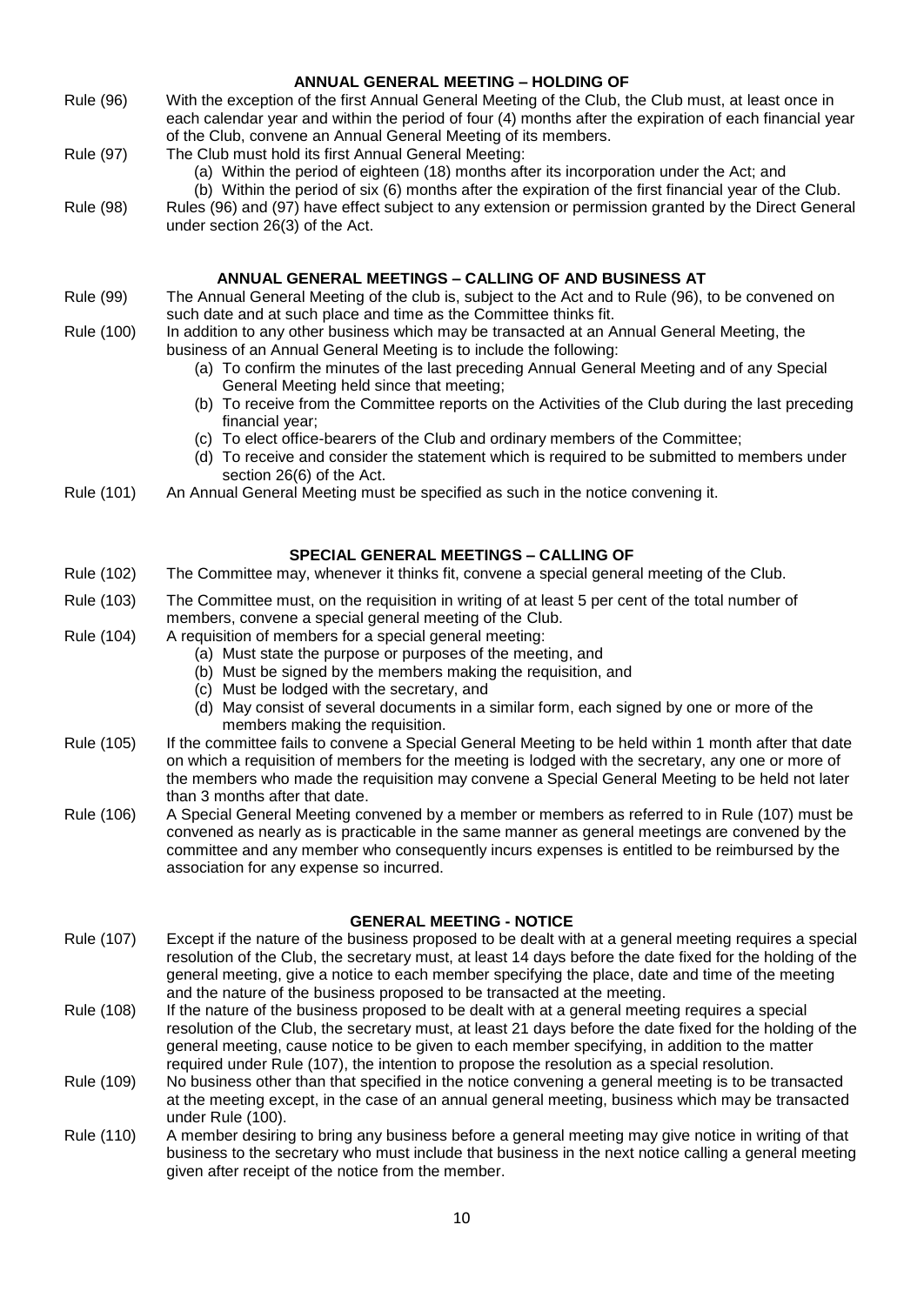#### **GENERAL MEETING - PROCEDURE** Rule (111) No item of business is to be transacted at a general meeting unless a quorum of members entitled under these rules to vote is present during the time the meeting is considering that item. Rule (112) Eight (8) members present in person (being members entitled under these rules to vote at a general meeting) constitute a quorum for the transaction of the business of a general meeting. Rule (113) If within half an hour of after the appointed time for the commencement of a general meeting a quorum is not present, the meeting: (a) If convened on the requisition of members, is to be dissolved, and (b) In any other case, is to stand adjourned to the same day in the following week at the same time and (unless another place is specified at the time of the adjournment by the person presiding at the meeting or communicated by written notice to members given before the day to which the meeting is adjourned) at the same place. Rule (114) If at the adjourned meeting a quorum is not present within half an hour after the time appointed for the commencement of the meeting, the members present (being at least three (3)) is to constitute a quorum.

#### **GENERAL MEETING – PRESIDING MEMBER**

- Rule (115) The president or, in the president's absence, the vice president, is to preside as chairperson at each general meeting of the club.
- Rule (116) If the president and the vice president are absent or unwilling to act, the members present must elect one of their number to preside as chairperson at the meeting.

#### **GENERAL MEETING – ADJOURNMENT**

- Rule (117) The chairperson of a general meeting at which a quorum is present may, with the consent of the majority of members present at the meeting, adjourn the meeting from time to time and place to place, but no business is to be transacted at the adjourned meeting other than the business left unfinished at the meeting at which the adjournment took place.
- Rule (118) If a general meeting is adjourned for 14 days or more, the secretary must give written or oral notice of the adjourned meeting to each member of the Club stating the place, date and time of the meeting and the nature of the business to be transacted at the meeting.
- Rule (119) Except as provided in Rules (117) and (118), notice of an adjournment of a general meeting or of the business to be transacted at an adjourned meeting is not required to be given.

#### **GENERAL MEETING – MAKING OF DECISIONS**

- Rule (120) A question arising at a general meeting of the Club is to be determined on a show of hands and, unless before or on the declaration of the show of hands a poll is demanded, a declaration by the chairperson that resolution has, on a show of hands, been carried or carried unanimously or carried by a particular majority or lost, or an entry to that effect in the minute book of the Club, is evidence of the fact without proof of the number or proportion of the votes recorded in favour of or against that resolution.
- Rule (121) At a general meeting of the Club, a poll may be demanded by the chairperson or by at least 3 members present in person at the meeting.
- Rule (122) If a poll is demanded at a general meeting, the poll must be taken;
	- (a) Immediately in the case of a poll which relates to the election of the chairperson of the meeting or to the question of an adjournment, or
	- (b) In any other case, in such manner and at such time before the close of the meeting as the chairperson directs, and the resolution of the poll on the matter is taken to be the resolution of the meeting on that matter.

#### **GENERAL MEETING – SPECIAL RESOLUTION**

- Rule (123) A resolution of the Club is a special resolution:
	- (a) If it is passed by a majority which comprises at least three-quarters of such members of the Club as, being entitled under these rules so to do, vote in person at a general meeting of which at least 21 days written notice specifying the intention to propose the resolution as a special resolution was given in accordance with these rules, or
	- (b) Where it is made to appear to the Director-General that it is not practicable for the resolution to be passed in the manner specified in paragraph (a) if the resolution is passed in a manner specified by the Director-General.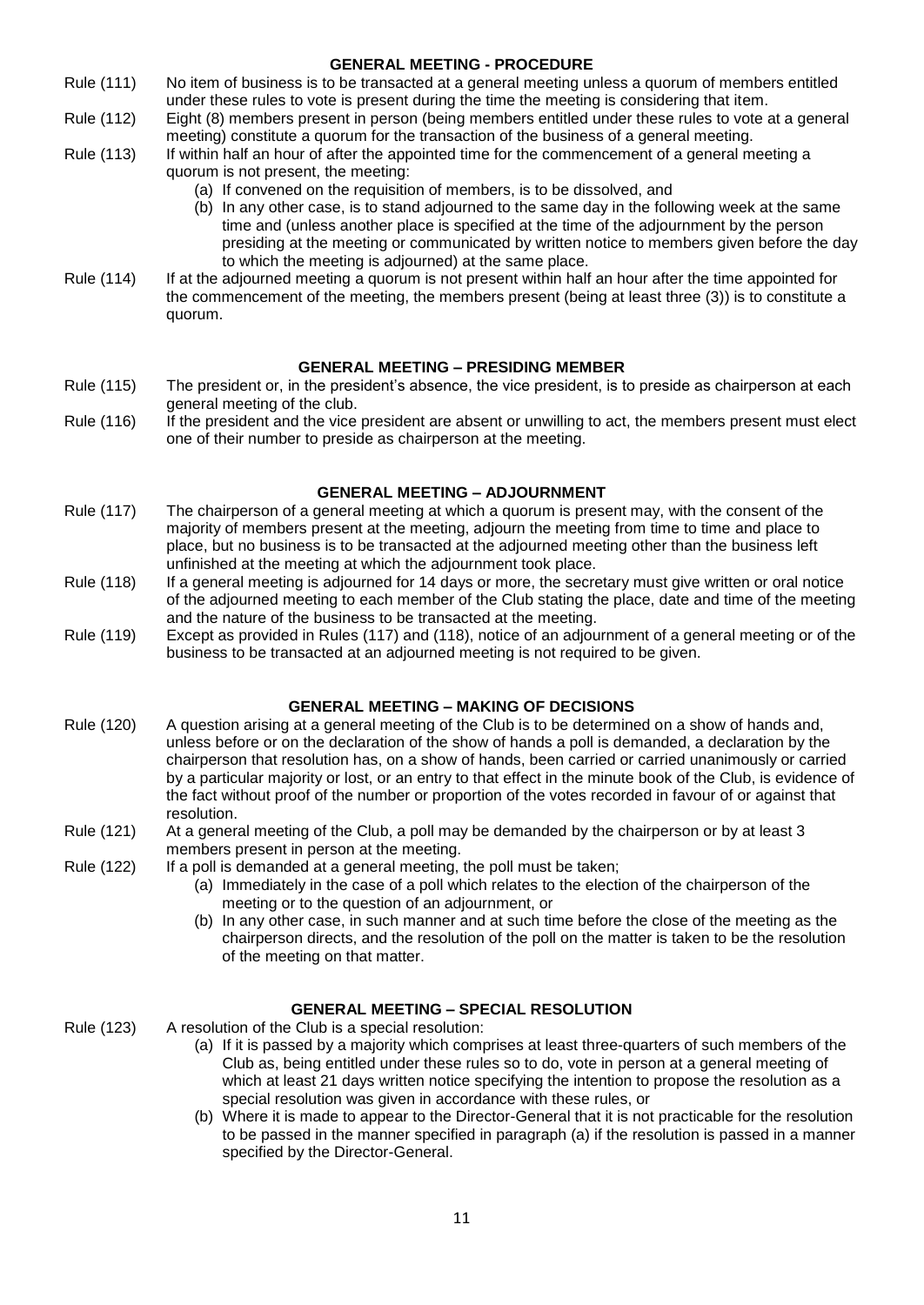#### **GENERAL MEETING – VOTING**

- Rule (124) On any question arising at a general meeting of the Club a member has one vote only.
- Rule (125) All votes must be given personally.
- Rule (126) In the case of an equality of votes on a question at a general meeting, the chairperson of the meeting is entitled to exercise a second or casting vote.
- Rule (127) A member is not entitled to vote at any general meeting of the Club unless all money due and payable by the member to the Club has been paid, other than the amount of the annual subscription payable in respect of the then current year.

#### **DISCLOSURE OF INTERESTS AND INCAPACITY**

- Rule (128) A member of the Committee of the Club who has any direct or indirect pecuniary interest in a contract, or proposed contract, with the Club must not take part in any decision of the Committee with respect to that contract.
- Rule (129) A member of the Committee of the Club who has any direct or indirect pecuniary interest in a contract, or proposed contract, with the Club must, as soon as he or she becomes aware of his or her interest, disclose the nature and extent of his or her interest to the Committee.
- Rule (130) If a member of the Committee of the Club discloses a pecuniary interest in a contract, or proposed contract, in accordance with this Rule, or his or her interest is not such as need be disclosed under this Rule:
	- (a) The contract is not liable to be avoided by the Club on any ground arising from the fiduciary relationship between the member and the Club; and
	- (b) The member is not liable to account for profits derived from the contract.

#### **FUNDS - SOURCE**

- Rule (131) The funds of the Club are to be derived from entrance fees and annual subscriptions of members, donations and, subject to any resolution passed by the Club in general meeting, such other sources as the Committee determines.
- Rule (132) All money received by the Club must be deposited as soon as practicable to the credit of the Club's bank account.
- Rule (133) The Club must, as soon as practicable after receiving any money, issue and appropriate receipt.

#### **FUNDS - MANAGEMENT**

- Rule (134) Subject to any resolution passed by the Club in general meeting, the funds of the Club are to be used in pursuance of the objects of the Club in such manner as the committee determines.
- Rule (135) (a) All cheques, drafts, bills of exchange, promissory notes and other negotiable instruments must be signed by any 2 members of the Committee or employees of the Club, being members or employees authorised to do so by the Committee.
	- (b) That the two (2) Committee Members nominated by the Management Committee to control the Club's online banking services, set in place a separate Customer Registration Number or Login details to any existing personal Customer Registration Number or Login in details that they may have with the Club's banking institution and that they are not to link the Club's bank account to their own personal account that they may have with the Club's banking institute.

#### **CUSTODY OF BOOKS**

Rule (136) Except as otherwise provided by these rules, the public officer must keep in his or her custody or under his or her control all records, books and other documents relating to the Club.

#### **INSPECTION OF BOOKS**

Rule (137) The records, books and other documents of the Club must be open to inspection, free of charge, by a member of the club at any reasonable hour.

#### **INSURANCE**

Rule (138) The Club may effect and maintain insurance.

#### **ALTERATION OF OBJECTS AND RULES**

Rule (139) The statement of objects and these rules may be altered, rescinded or added to only by a special resolution of the Club.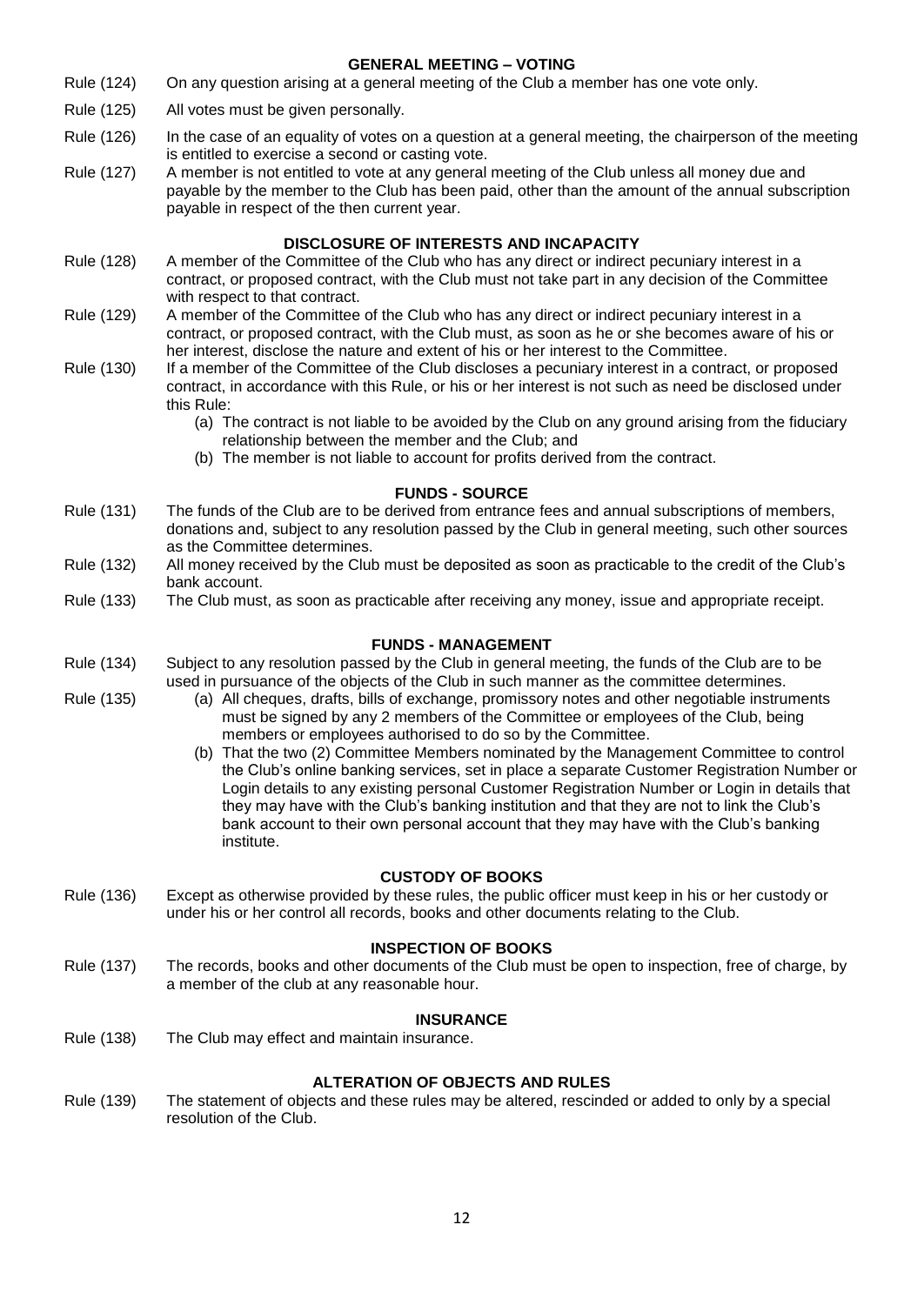#### **SERVICE OF NOTICES**

- Rule (140) For the purpose of these rules, a notice may be served on or given to a person:
	- (a) By delivering it to the person personally, or
	- (b) By sending it by pre-paid post to the address of the person, or
	- (c) By sending it by facsimile transmission or some other form of electronic transmission to an address specified by the person for giving or serving the notice.
- Rule (141) For the purpose of these rules, a notice is taken, unless the contrary is proved, to have been given or served:
	- (a) In the case of a notice given or served personally, on the date on which it is received by the addressee, and
	- (b) In the case of a notice sent by pre-paid, post, on the date when it would have been delivered in the ordinary course of post, and
	- (c) In the case of a notice sent by facsimile transmission or some other form of electronic transmission, on the date it was sent, or if the machine from which the transmission was sent produces a report indicating that the notice was sent on a later date, on that date.

#### **SEVERANCE**

Rule (142) If any provision of these Rules or any phrase contained in them is invalid or unenforceable in any jurisdiction, the phrase or provision is to be read down for the purpose of that jurisdiction, if possible, so as to be valid and enforceable. If the rule or phrase cannot be so read down it shall be severed to the extent of the invalidity or unenforceability. Such severance shall not affect the remaining provisions of these Rules or affect the validity or enforceability of any provision in any other jurisdiction.

### **MODEL RULES**

Rule (143) The model rules under the Act are expressly displaced by these Rules.